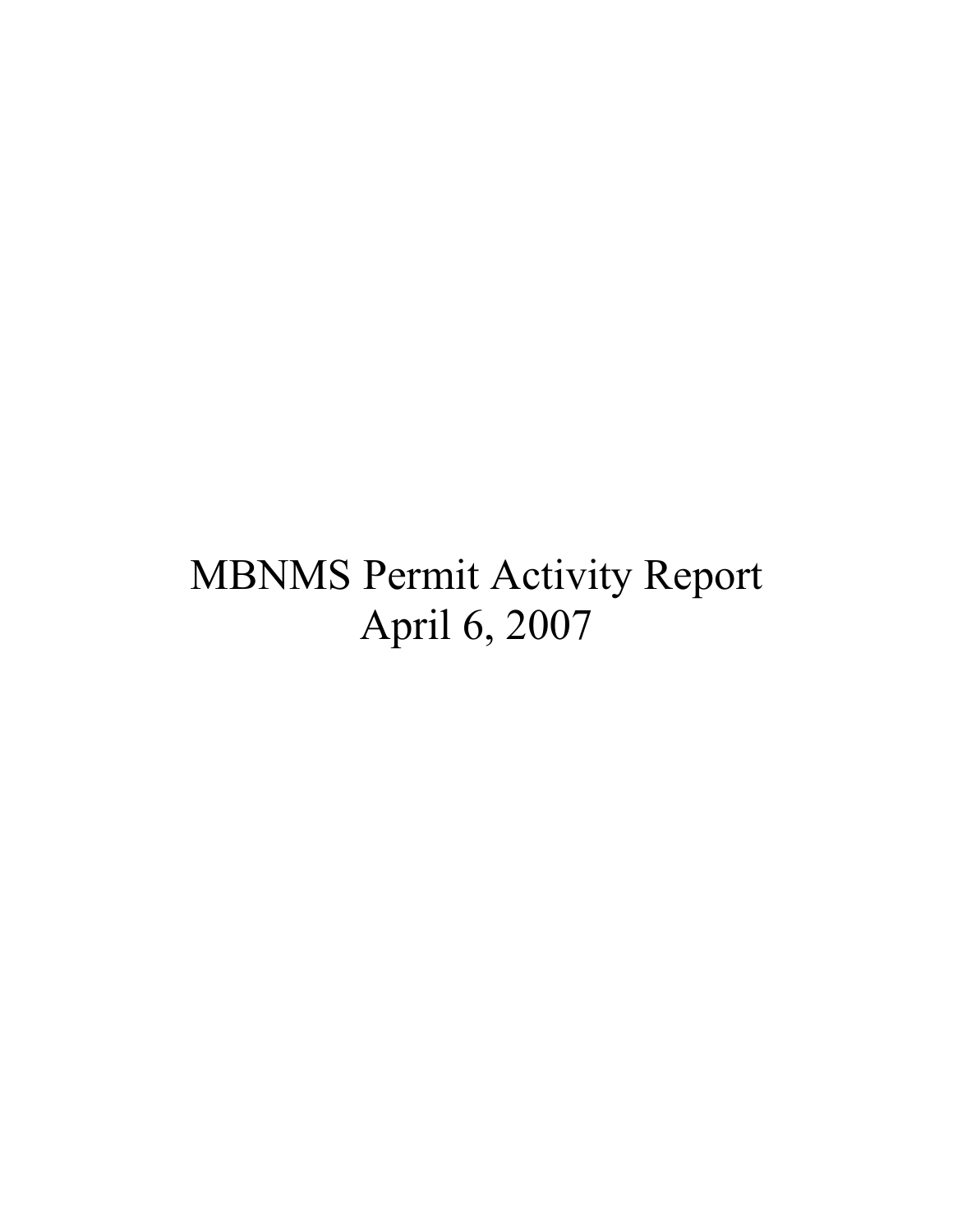# **MULTI-2007-003-A1 - Active**

**Effective Date:** 02/28/2007 **Expiration Date:** 06/30/2009

**Project Title:** Factors maintaining a latitudinal gradient of sexuality in a pacific coast seaweed

#### **Applicant Name:** Ms. Stacy Krueger

#### **Project Summary:**

The objective of this research is to establish the pattern of reproductive effort in sexual and apomictic life cycle variants of M. papillatus with respect to tidal elevation and latitude.

Geographic parthenogenesisi is a common spatial distribution pattern of sexual organisms and closely related counterparts, in which asexuals tend to be found in more extreme environments (e.g. northern latitudes). Despite being taxonomically widespread, the processes that maintain geographic parthenogenesis have remained relatively unaddressed. However in light of widespread ecosystem degradation, understanding these processes is important.

#### **Location Description - Proposed:**

Samples will be collected from the following sites from south to north: San Simeon Point, Piedras Blancas, Stillwater Cove, Lovers Point, Hopkins Marine Station, Pescadero State Beach, Bolsa Point, & Rockaway Beach, & Bodega.

#### **Coordinates:**

#### **Latest Event:**

03/01/2007 Amendment issued

# **MULTI-2007-003 - Active**

**Effective Date:** 02/28/2007 **Expiration Date:** 06/30/2009

**Project Title:** Factors maintaining a latitudinal gradient of sexuality in a pacific coast seaweed

**Applicant Name:** Ms. Stacy Krueger

#### **Project Summary:**

The objective of this research is to establish the pattern of reproductive effort in sexual and apomictic life cycle variants of M. papillatus with respect to tidal elevation and latitude.

Geographic parthenogenesisi is a common spatial distribution pattern of sexual organisms and closely related counterparts, in which asexuals tend to be found in more extreme environments (e.g. northern latitudes). Despite being taxonomically widespread, the processes that maintain geographic parthenogenesis have remained relatively unaddressed. However in light of widespread ecosystem degradation, understanding these processes is important.

#### **Location Description - Proposed:**

Samples will be collected from the following sites from south to north: San Simeon Point, Piedras Blancas, Stillwater Cove, Lovers Point, Hopkins Marine Station, Pescadero State Beach, Bolsa Point, & Rockaway Beach, & Bodega.

#### **Coordinates:**

#### **Latest Event:**

02/16/2007 Permit issued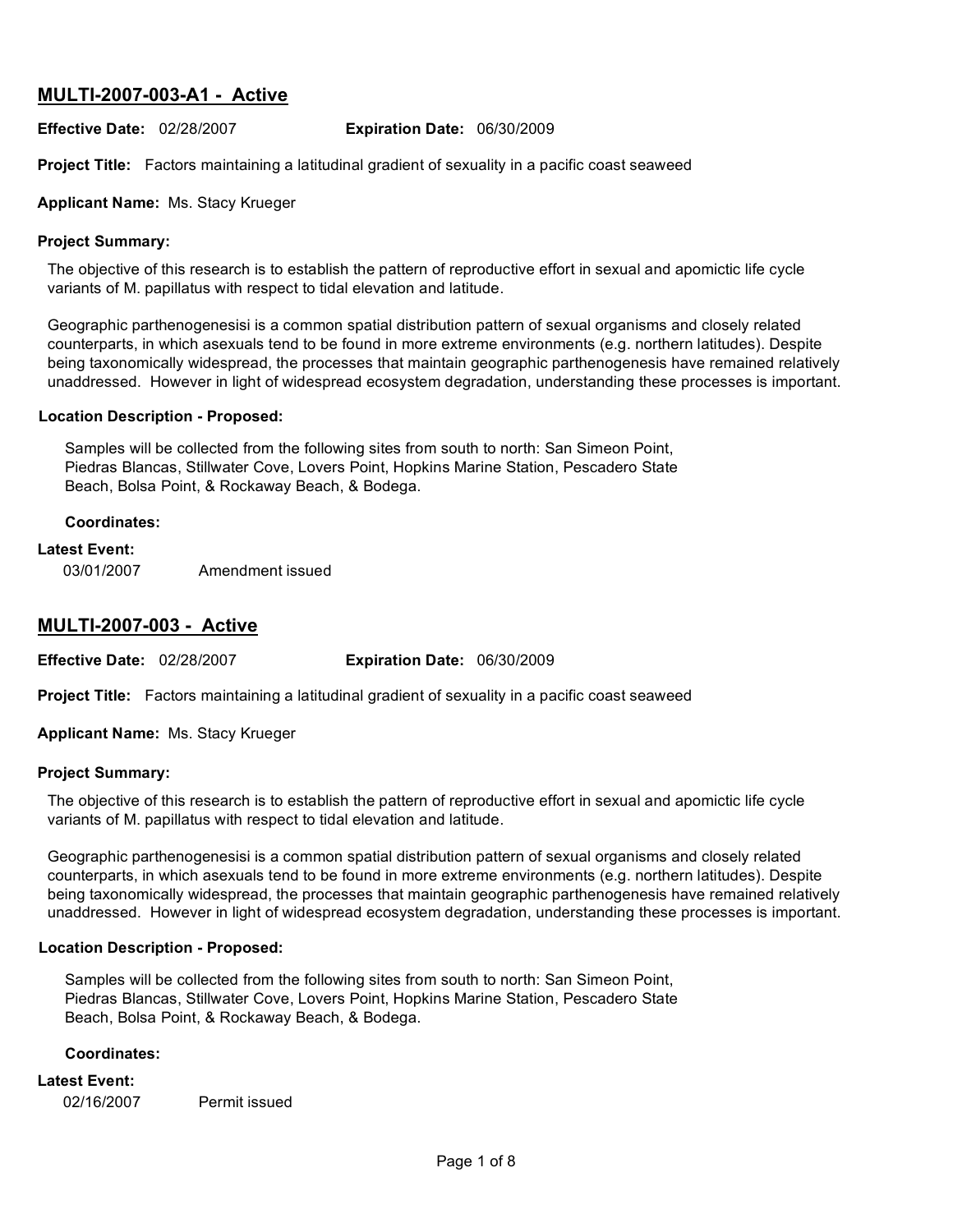# **MULTI-2007-002 - Active**

# **Effective Date:** 03/15/2007 **Expiration Date:** 12/31/2008

**Project Title:** North Central Coast Mapping Project (NCCMP)

## **Applicant Name:** Dr. Rikk Kvitek

#### **Project Summary:**

The purpose of the NCCMP is to map all previously unmapped seafloor habitats between Ano Nuevo and Bodega Bay from the 20 m isobath out to the 3nm state waters limit. This mapping work is being conducted with a variety of remote sensing technologies (multibeam bathymetric sonar, sidescan sonar, sub-bottom profiling sonar, video camera sleds, and LIDAR) that will also require the collection of sediment grabs to groundtruth the results. The majority of the groundtruthing work will be conducted from aboard the MBNMS R/V Fulmar. The outcomes of this research will include publicly available, web-disseminated high-resolution maps of the seafloor habitats within the project area. The primary objective of the mapping effort is to support the designation and monitoring of the California Marine Protected Area Network being created as part of the Marine Life Protection Act Initiative. These results will also be of value to state, federal and local coastal resource management agencies, research in

#### **Location Description - Proposed:**

between Ano Nuevo and Bodega Bay from the 20 m isobath out to the 3 nm state waters limit.

#### **Coordinates:**

## **Latest Event:**

02/09/2007 Permit issued

# **MBNMS-2007-010**

**Effective Date: Expiration Date:**

**Project Title:** Car Wreckage Removal Via Helicopter

**Applicant Name:** Mr. Troy Garber

#### **Project Summary:**

Using a Sikorsky S-58 helicopter Aris plans to lift an automobile wreckage off the shoreline at the 58th mile marker along Highway 1 in Big Sur near the area known as Hurricane Point. Aris ground personnel will arrive on site at least two hours prior to the lift at approximately 0530 or 0600 to survey the site and rig items to be lifted. The aircraft will arrive on site (from Moffett Field) at approx 0800.

#### **Location Description - Proposed:**

#### **Coordinates:**

# **Latest Event:**

03/27/2007 Application received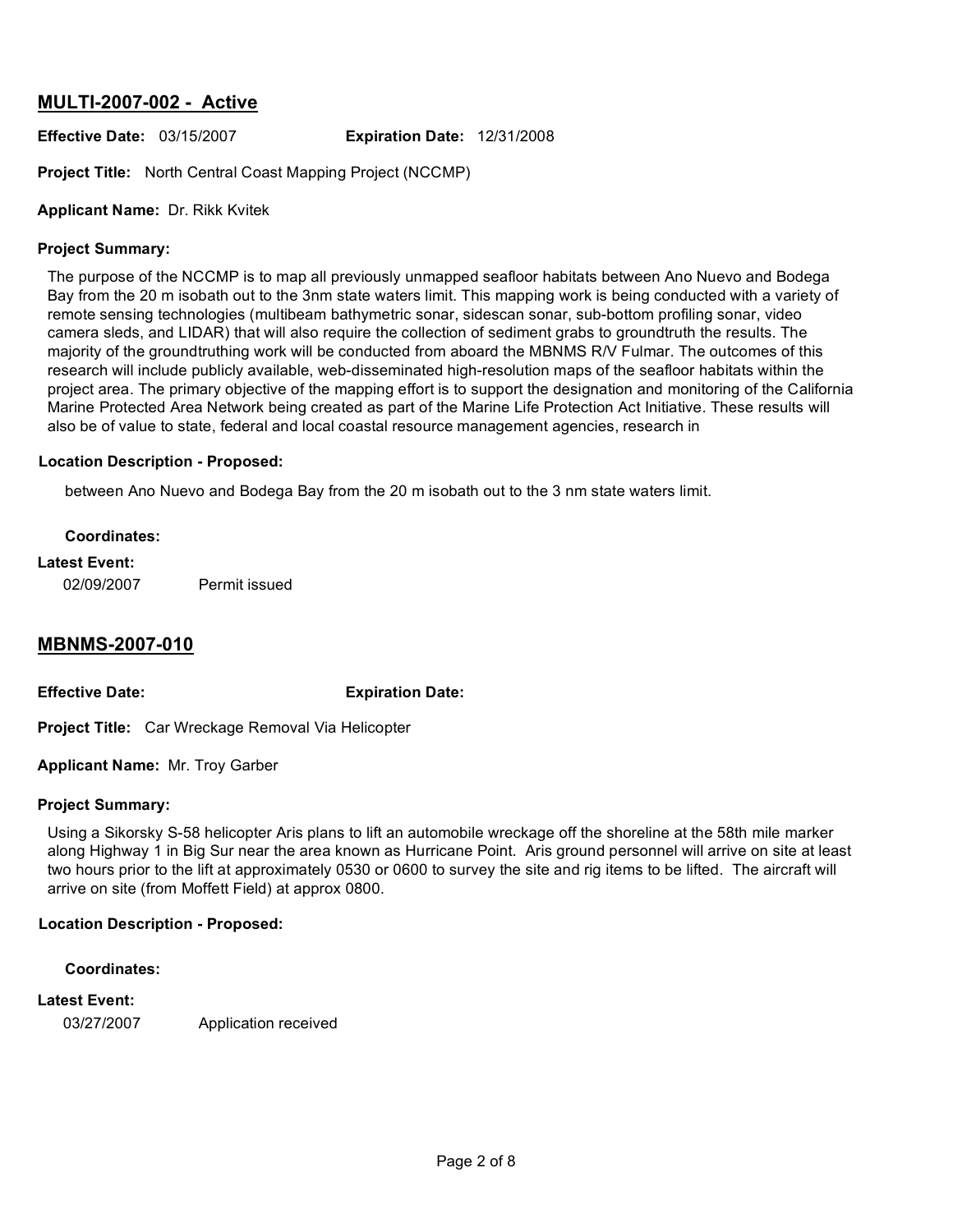# **MBNMS-2007-009**

#### **Effective Date:** 04/16/2007 **Expiration Date:** 04/16/2012

**Project Title:** To conduct a variety of long-term monitoring programs in Elkhorn Slough

**Applicant Name:** Dr. Kerstin Wasson

## **Project Summary:**

The ESNERR coordinates a variety of long-term monitoring programs in the estuarine ecosystems of Elkhorn Slough. The information from this monitoring is vital for tracking trends, informing restoration, supporting other research, and detecting emerging threats. The following five monitoring programs: Crab monitoring; mudflat community monitoring; bank erosion and habitat monitoring; tide monitoring; and water quality monitoring.

## **Location Description - Proposed:**

within the MBNMS in Elkhorn Slough

#### **Coordinates:**

## **Latest Event:**

04/06/2007 Permit issued

# **MBNMS-2007-008 - Pending**

**Effective Date:** 04/15/2007 **Expiration Date:** 12/31/2007

**Project Title:** San Gregorio Fault at the Fitzgerald Marine Reserve

**Applicant Name:** Ms. Jennie Cook

#### **Project Summary:**

The purpose of this research is to characterize the structure of a large displacement (>90km) fault zone at multiple scales. Specifically we are investigating the development of fault zone structures (such as fractures and smaller faults) and the effect of lithification (the transition from sediment to rock)on fault properties from the outcropto microscale. The proposed research will

be conducted on an exposure of the San Gregorio fault, part of the San Andreas Fault system, located at Moss Beach, CA in the Fitzgerald Marine Reserve (FMR).

The goal of this research is to complete a field characterization of the fault zone to determine the type and extent of pre- and post-lithification deformation,

quantify fault zone fabric development through analysis of shape change within the fault zone using anisotropy of magnetic susceptibility, and evaluate the inferred fluid and cementation history. This work will provide insight into the evolution of fault zone properties, the type and

# **Location Description - Proposed:**

Fitzgerald Marine Reserve near San Vincente Creek

#### **Coordinates:**

#### **Latest Event:**

04/05/2007 Permit issued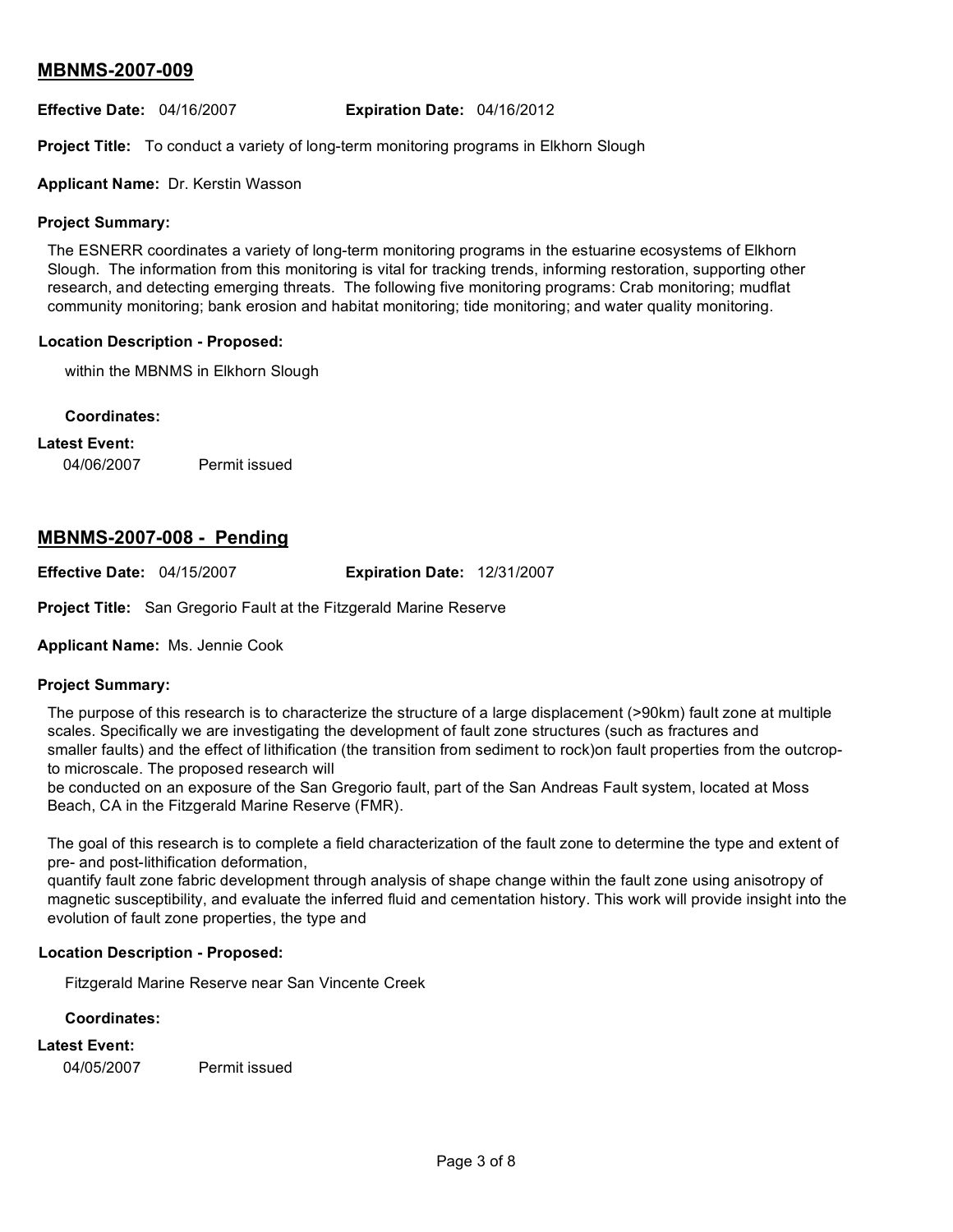# **MBNMS-2007-007**

**Effective Date:** 10/01/2007 **Expiration Date:** 11/01/2007

**Project Title:** Deployment of two prototype instruments known as station keeping buoys, which harness their energy from either wind, wave, or solar energy.

**Applicant Name:** Dr. Marcia McNutt

#### **Project Summary:**

The goal of this project is to conduct enginerring and performanace testson these buoys. Additionally there would be approximately four acoustic tests (154db).

This project is sponsored by the Defense Advanced Research Projects Agency (DARPA/ DoD) with supprot activities provided by MBARI.

#### **Location Description - Proposed:**

within the Monterey Bay

#### **Coordinates:**

#### **Latest Event:**

02/09/2007 Additional information received

# **MBNMS-2007-006**

**Effective Date:** 05/31/2002 **Expiration Date:** 05/31/2007

**Project Title:** NPDES WDR Permit No. CA0047961 for San Simeon Community Services district and Local Sewering Entitiy of Hearst Monument.

#### **Applicant Name:** Mr. Roger Briggs

#### **Project Summary:**

Renewal of this NPDES permit, proposed under Central Coast Regional Water Quality Control Board (RWQCB) Order No. R3-2002-046, is a continuation of discharging operations at the permittee's wastewater treatment plant.

#### **Location Description - Proposed:**

San Simeon

#### **Coordinates:**

**Latest Event:** 03/22/2007 Authorization issued

# **MBNMS-2007-005**

**Effective Date:** 03/27/2007 **Expiration Date:** 03/27/2012

**Project Title:** NPDES Storwater Managment Program for the County of San Luis Obispo

**Applicant Name:** Mr. Roger Briggs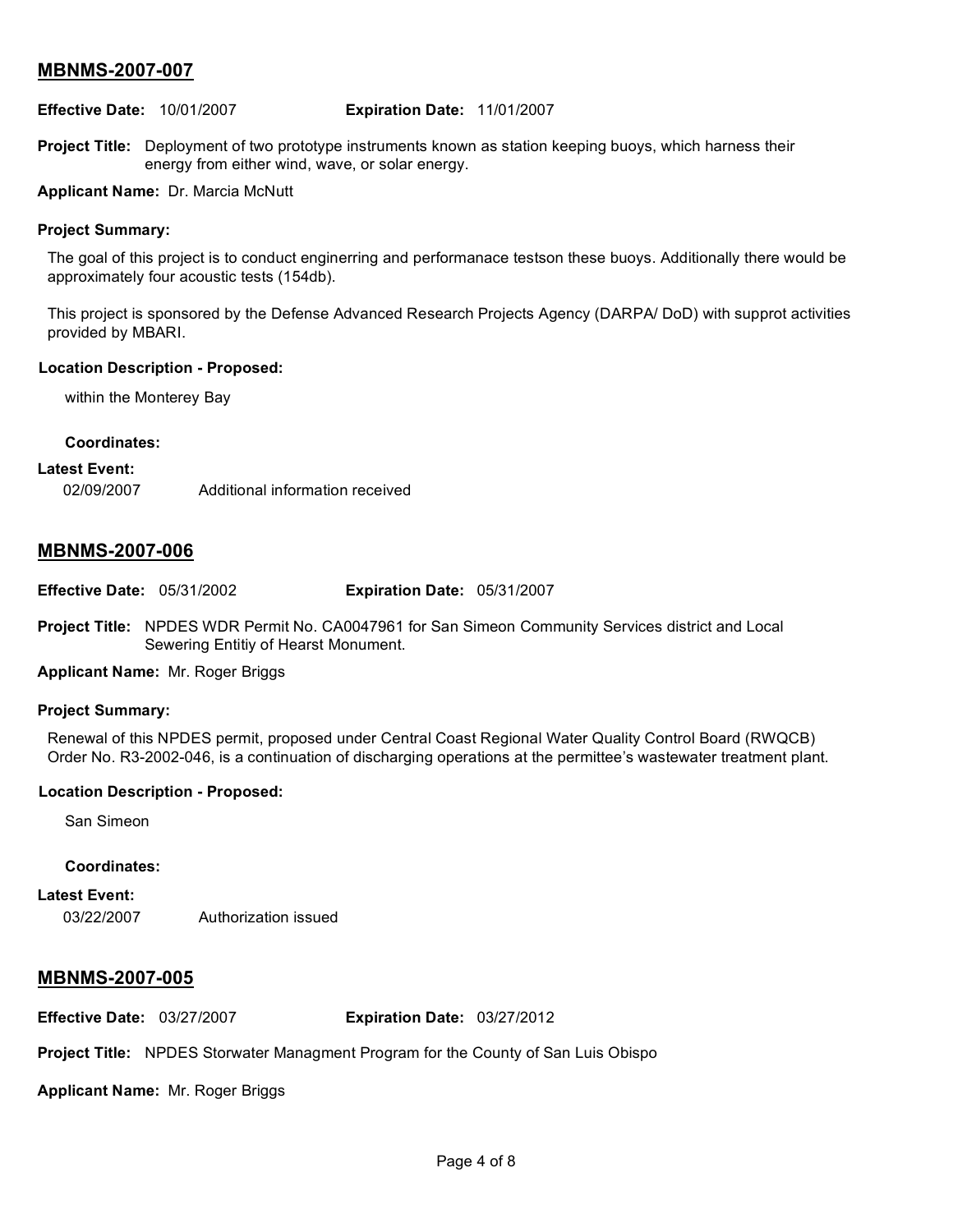## **Project Summary:**

As stated in the RWQCB staff report, the purpose of the SWMP is to comply with the mandatory requirements of the U. S. Environmental Protection Agency (USEPA) National Pollutant Discharge Elimination System (NPDES) Phase II Final Rule and the State Water Resources Control Board (SWRCB) Water Quality Order No. 2003-00005-DWQ, NPDES General Permit No. CAS000004, "Waste Discharge Requirements for Stormwater Discharges from Small Municipal Separate Storm Sewer Systems (MS4s) General Permit (referred to as the "MS4 General Permit"). The USEPA developed the NPDES Phase II Final Rule under the authority of the Clean Water Act to reduce impacts to water quality from stormwater pollution. The State of California adopted the MS4 General Permit on April 30, 2003 to implement the NPDES Phase II Final Rule in California.

#### **Location Description - Proposed:**

San Simeon Community Services District, discharge outfall location; Cambria

#### **Coordinates:**

#### **Latest Event:**

03/09/2006 Authorization issued

# **MBNMS-2007-001**

**Effective Date: Expiration Date:**

**Project Title:** Temporary placement of two gabion walls at 12901 Cabrillo Hwy, Pescadero while house is relocated

**Applicant Name:** Honorific Andrew Kampe

#### **Project Summary:**

Temporary authorization for the placement of two gabion walls to replace two failed sections of an historic seawall to protect a single family residence, until such time that the residence is relocated to a safe distance from the bluff edge.

PROJECT LOCATION: 12901 Cabrillo Highway, Pescadero, San Mateo County

#### **Location Description - Proposed:**

on the beach below 12901 Cabrillo Highway, Pescadero, California

**Coordinates:**

**Latest Event:**

# **MBNMS-2006-032**

#### **Effective Date: Expiration Date:**

**Project Title:** Cambria Community Services District (CCSD) Desalination Project; Proposed Geotechnical Investigation Activities

**Applicant Name:** Mr. Robert Gresens

#### **Project Summary:**

The CCSD is proposing to conduct geotechnical and hydrogeological activities within the MBNMS at San Simeon State Beach as it relates to a potential future desalination facility.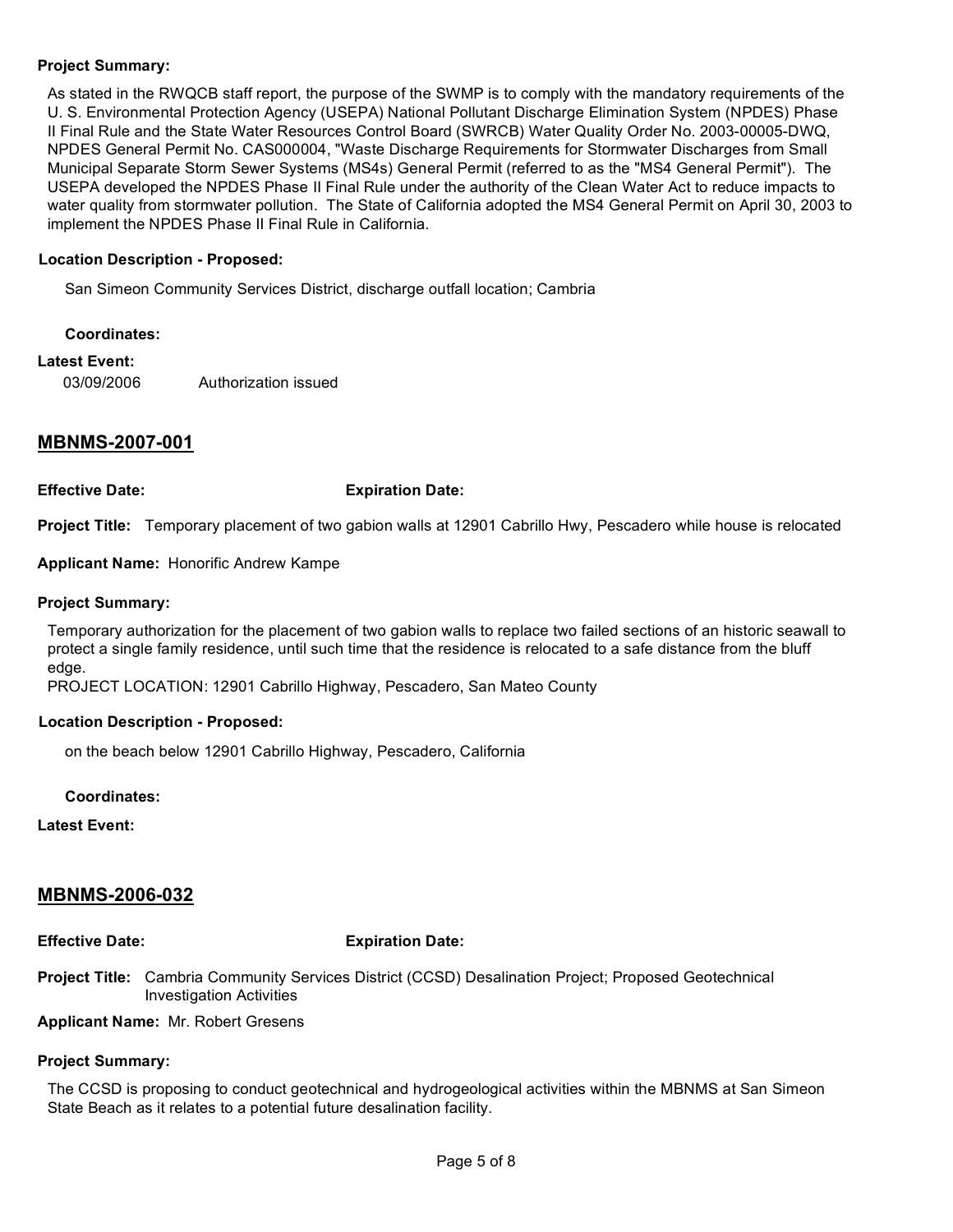#### An USACE EA will be prepared for this project.

#### **Location Description - Proposed:**

San Simeon State Park Beach

#### **Coordinates:**

#### **Latest Event:**

12/01/2006 Additional information requested

# **MBNMS-2006-031**

**Effective Date:** 01/01/2007 **Expiration Date:** 03/01/2007

**Project Title:** USACE Federal Maintenance Dredging at Moss Landing Harbor

# **Applicant Name:** Mr. Bill Brostoff

## **Project Summary:**

The US Army Corps of Engineers is the lead agency for this project. The USACE completed a Draft EA for this project.

The proposed project is to remove approximately 50,000 cys of accumulated dredged material with a hydraulic cutter-head dredge or possibly a hopper dredge and discharge it either for beach nourishment or at the recently-relocated SF-12 disposal site.

## **Location Description - Proposed:**

disposal of dredged material either at the beach nourishment location outside of MBNMS jurisdiction, or at SF 12.

#### **Coordinates:**

#### **Latest Event:**

11/07/2006 Additional information requested

# **MBNMS-2006-030**

**Effective Date: Expiration Date:**

**Project Title:** City of Santa Cruz Pilot Desalination Facility

**Applicant Name:** Ms. Linette Almond

#### **Project Summary:**

The CCC has recieved an application for a proposed pilot-scale desalination test facility to be constructed and operated by the City of Santa Cruz Water Department. The purpose of the proposed pilot scale facility is to allow for the gathering of information needed for the design and construction of a potential future full-scale Seawater Reverse Osmosis Desalination Plant.

# **Location Description - Proposed:**

the proposed pilot-scale desalination project is located on University of California property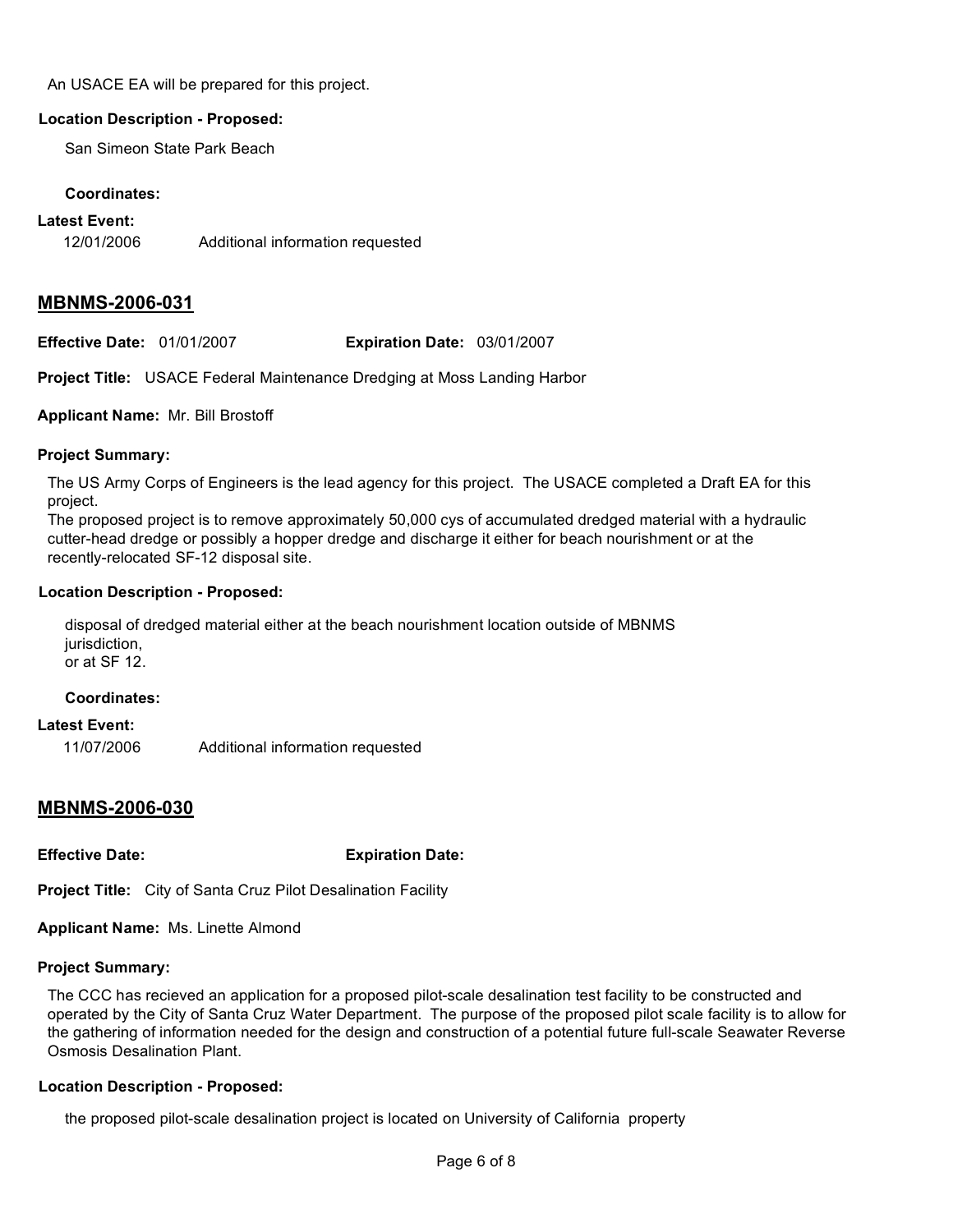within the City limits of Santa Cruz.

#### **Coordinates:**

#### **Latest Event:**

10/04/2006 Additional information requested

# **MBNMS-2006-009**

**Effective Date: Expiration Date:**

**Project Title:** Filming of the movie "Oceans"

**Applicant Name:** Mr. Johann Mousseau

#### **Project Summary:**

They are in the production stage of a movie entitled "Oceans" which will film ocean creatures from around the world and highlight problems facing oceans today.

ADDITIONAL INFO REQUESTED....

## **Location Description - Proposed:**

within the MBNMS

## **Coordinates:**

#### **Latest Event:**

11/22/2006 Additional information requested

# **MBNMS-2006-008**

**Effective Date: Expiration Date:**

**Project Title:** Sink a Wreck Project

**Applicant Name:** Dr. Harry Wong

# **Project Summary:**

The proponents of this project are evaluating 5-10 sites for the sinking of a decomissioned US Navy ship (approximately 300+ feet in length) within the MBNMS. Their ideal location would allow for a 5-10 minute boat ride, and would be within recreational diving depth.

additional information required....

#### **Location Description - Proposed:**

tbd

#### **Coordinates:**

# **Latest Event:**

02/23/2006 Additional information requested